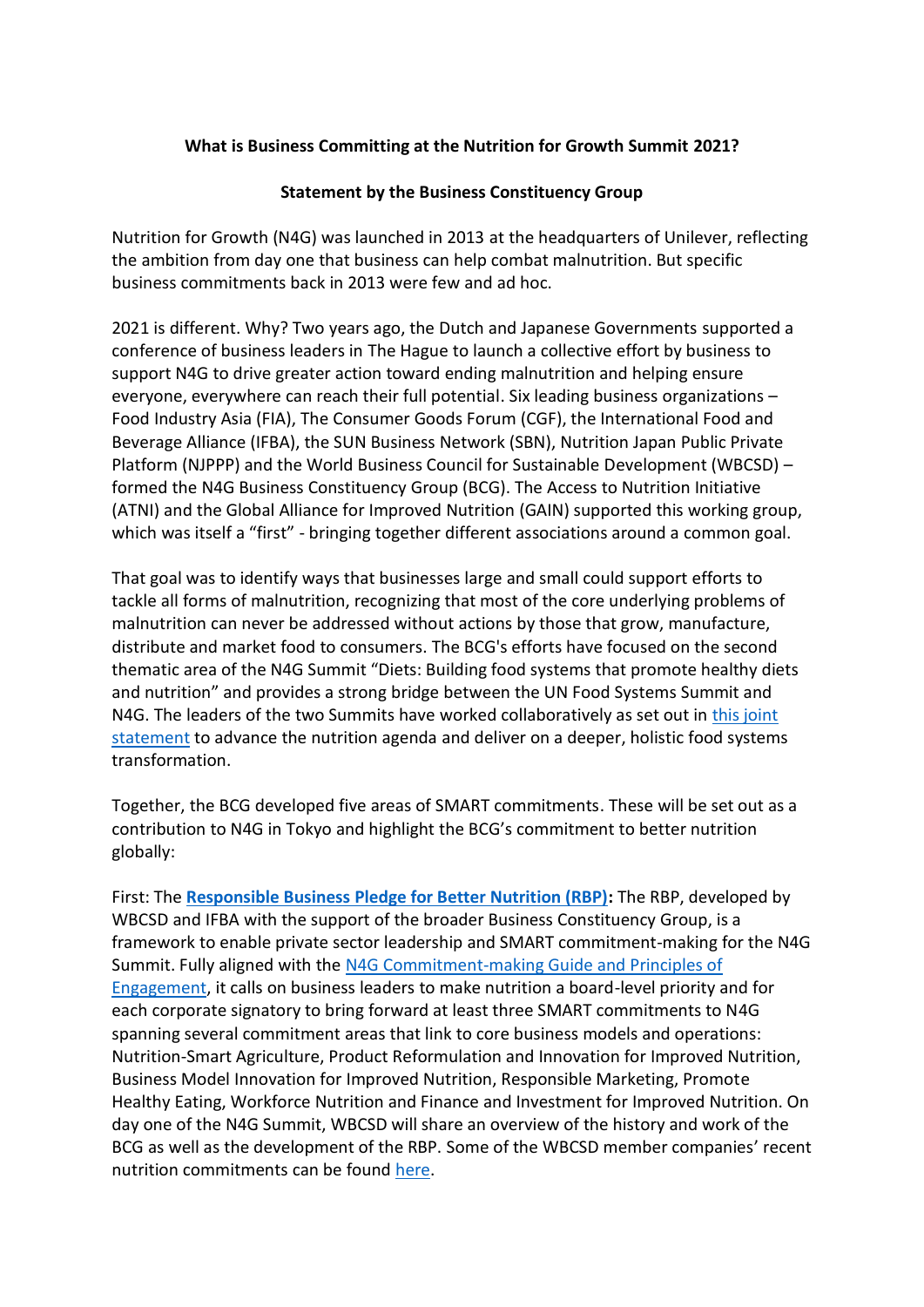Second: A new **[Investor Coalition](https://accesstonutrition.org/investor-signatories/)**: This sets investor expectations related to corporate governance, strategy, lobbying and transparency for food and beverage manufacturers and retailers. Supported by ATNI, 76 investors representing \$16.6 trillion in assets under management have signed up to the Investor Expectations on Nutrition, Diets and Health, thereby joining the coalition. On day one of the N4G Summit, the investor coalition will be presented by the Japanese investment firm Resona Asset Management.

Third: [International Food and Beverage Alliance](https://ifballiance.org/) member companies have been working on **new global nutrition commitments as part of the Responsible Business Pledge**. The first new commitment is about sodium reduction. IFBA has set new global targets for maximum sodium content of packaged foods across some forty food sub-categories, for 2025 and 2030. Each IFBA company will commit to meeting these targets across key categories that together comprise at least 75% of the company's sales. This is the first time ever that collective voluntary global sodium content targets are set in the private sector. Secondly, IFBA has developed an enhanced Global Responsible Marketing Policy. Based on this policy, IFBA companies must ether limit products they market to children under 13 to products that meet a set of specific nutrition criteria; or refrain from directing marketing to children under 13 altogether. This is a minimum global standard with which all IFBA companies commit to comply with as of 2022. IFBA will elaborate upon these commitments in the thematic session on Food Systems for Healthy Diets during day two of the N4G Summit.

Fourth: **[the Workforce Nutrition Alliance](https://workforcenutrition.org/#/home)**, co-led by CGF and GAIN, supports employers to adopt and expand workforce nutrition programmes. It will impact 3 million employees in their organisations and supply chains by 2025. Its most recent signatory, Google, will present The Workforce Nutrition Alliance on day one of the N4G Summit.

Fifth: Small and Medium Enterprises (SMEs): The SUN Business Network pledges a [set of](https://sunbusinessnetwork.org/sbn-pledges-at-the-tokyo-nutrition-for-growth-summit/)  [commitments](https://sunbusinessnetwork.org/sbn-pledges-at-the-tokyo-nutrition-for-growth-summit/) to **raise awareness of the role of SMEs in nutrition and with the support of partners strengthen the capacity of SMEs to provide nutritious foods**. These commitments include the recruitment of 3,000 SMEs across Africa, Asia, and Latin America by the end of 2024. On day two of the N4G Summit, in the Food Systems for Healthy Diets Session, SBN will present these commitments.

Underpinning these initiatives are actions by many hundreds of companies to change their business models, practices and operations. Ajinomoto will give one example of what Japanese businesses are doing to help address all forms of malnutrition. Google, DSM and Unilever will share additional international examples of nutrition leadership during the N4G Summit as well. These changes are captured in SMART commitments, they add up to changes in markets at scale, and will benefit billions of consumers in every society.

There are other areas – fortification, which helps deliver better nutrition resilience; improving finance for SMEs; tackling anaemia deficits - in which businesses are key players. The Zero Hunger Private Sector Pledge, that emerged from the UN Food Systems Summit, gathered commitments worth a total of \$400 million by 40+ companies working with UN and development agencies, and is a further example of how to scale impact alongside government spending and aid dollars.